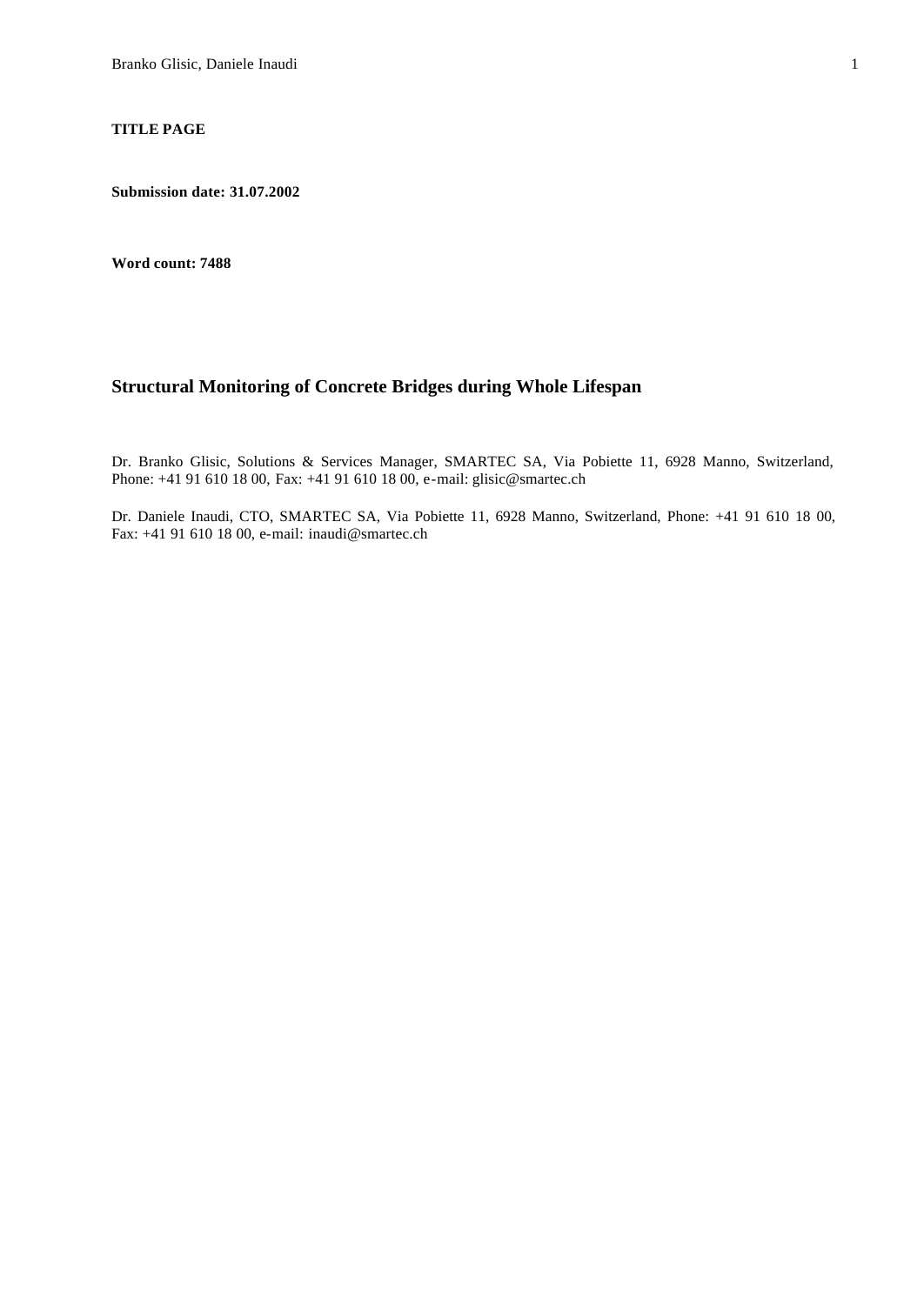### **ABSTRACT**

Abstract. Bridges are omnipresent in every society and they affect its human, social, ecological, economical, cultural and aesthetic aspects. This is why a durable and safe usage of bridges is an imperative goal of structural management. Measurement and monitoring have an essential role in structural management. The benefits of the information obtained by monitoring are apparent in several domains. First, it helps to improve and enlarge the knowledge concerning structural behaviour and makes accurate calibration of numerical models describing and predicting this possible behaviour. Thus, project and construction can be optimised in structural and economical aspects. Second, permanent monitoring can give early indications of structural malfunction. In this way, safety measures can be considered in time, and intervention on the structure can be performed immediately and with minimal economic losses. The lifespan of a bridge starts with construction. Followed by testing of the bridge and most importantly the service period. During service, the structure may be refurbished, strengthened or enlarged, according to necessities. Finally, at the end of usage, the bridge can be dismantled. Monitoring during each period of the bridge lifespan is important and can give rich information allowing a better understanding of structural behaviour and consequently better planned and less expensive management. In this paper, a first brief introduction to the monitoring process is presented. Then, the importance of the monitoring of each period of a bridge's life is exa mined step by step, and illustrated in an on-site example. Experience using a monitoring system designed for lifespan monitoring of concrete bridges is presented in this work.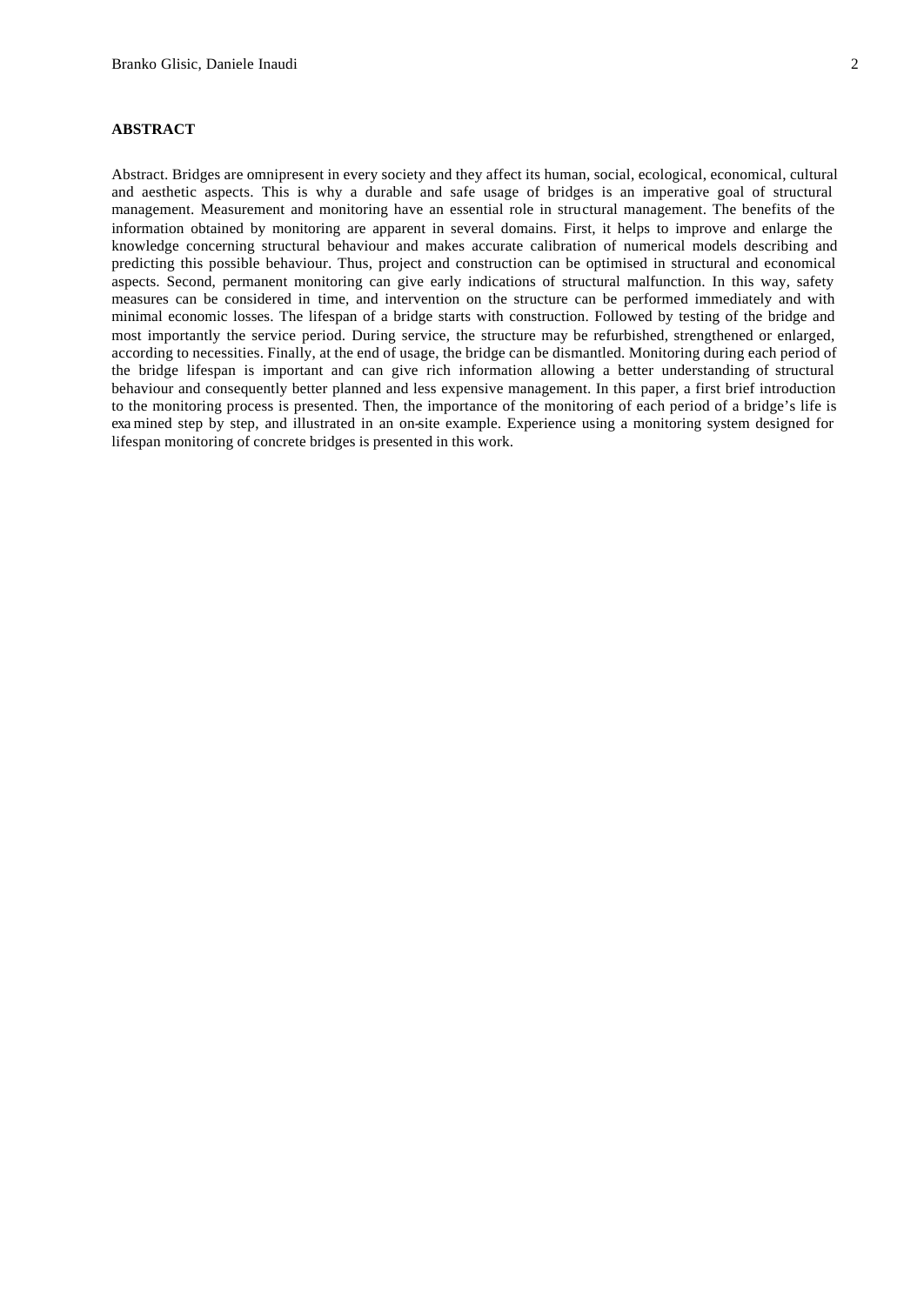# **Structural Monitoring of Concrete Bridges during Whole Lifespan**

Dr. Branko Glisic, Solutions & Services Manager, SMARTEC SA, Via Pobiette 11, 6928 Manno, Switzerland, Phone: +41 91 610 18 00, Fax: +41 91 610 18 00, e-mail: glisic@smartec.ch Dr. Daniele Inaudi, CTO, SMARTEC SA, Via Pobiette 11, 6928 Manno, Switzerland, Phone: +41 91 610 18 00, Fax: +41 91 610 18 00, e-mail: inaudi@smartec.ch

Abstract. Bridges are omnipresent in every society and they affect its human, social, ecological, economical, cultural and aesthetic aspects. This is why a durable and safe usage of bridges is an imperative goal of structural management. Measurement and monitoring have an essential role in structural management. The benefits of the information obtained by monitoring are apparent in several domains. First, it helps to improve and enlarge the knowledge concerning structural behaviour and makes accurate calibration of numerical models describing and predicting this possible behaviour. Thus, project and construction can be optimised in structural and economical aspects. Second, permanent monitoring can give early indications of structural malfunction. In this way, safety measures can be considered in time, and intervention on the structure can be performed immediately and with minimal economic losses. The lifespan of a bridge starts with construction. Followed by testing of the bridge and most importantly the service period. During service, the structure may be refurbished, strengthened or enlarged, according to necessities. Finally, at the end of usage, the bridge can be dismantled. Monitoring during each period of the bridge lifespan is important and can give rich information allowing a better understanding of structural behaviour and consequently better planned and less expensive management. In this paper, a first brief introduction to the monitoring process is presented. Then, the importance of the monitoring of each period of a bridge's life is examined step by step, and illustrated in an on-site example. Experience using a monitoring system designed for lifespan monitoring of concrete bridges is presented in this work.

#### **INTRODUCTION**

Civil structures are omnipresent in every society, regardless of culture, religion, geographical location and economical development. It is difficult to imagine a society without buildings, roads, rails, bridges, tunnels, dams and power plants. Structures affect human, social, ecological, economical, cultural and aesthetic aspects of societies and associated activities contribute considerably to the gross internal product. Therefore good design, quality construction as well as durable and safe usage of civil structures are goals of structural engineering.

The most safe and durable structures are usually structures that are well managed. Measurement and monitoring often have essential roles in management activities. The data resulting from the monitoring program is used to optimise the operation, maintenance, repair and replacing of the structure based on reliable and objective data. Detection of ongoing damage can be used to detect deviations from the design performance. Monitoring data can be integrated in structural management systems and increase the quality of decisions by providing reliable and unbiased information.

Many structures are in much better condition than expected. In these cases, monitoring allows to increase the safety margins without any intervention on the structure. Taking advantage of better material properties, overdesign and synergetic effects, it is possible to extend the lifetime or load-bearing capacity of structures. A small investment at the beginning of a project can lead to considerable savings by eliminating or reducing over-designed structural elements.

Malfunctioning of civil structures often has serious consequences. The most serious is an accident involving human victims. Even when there is no loss of life, populations suffer if the infrastructure is partially or completely out of service. Collapse of certain structures, such as nuclear power plants, may provoke serious ecological pollution. The economic impact of structural deficiency is twofold: direct and indirect. The direct impact is reflected by the costs of reconstruction while the indirect impact involves losses in the other branches of the economy. Fully collapse of historical monuments, such as old stone bridges and cathedrals, represent an irretrievable cultural loss for society.

Learning how a structure performs in real or laboratory conditions will help to design better structures for the future. This can lead to cheaper, safer and more durable structures with increased reliability and performance. Structural diversity due to factors such as geographical region, environmental influences, soil properties, loads etc.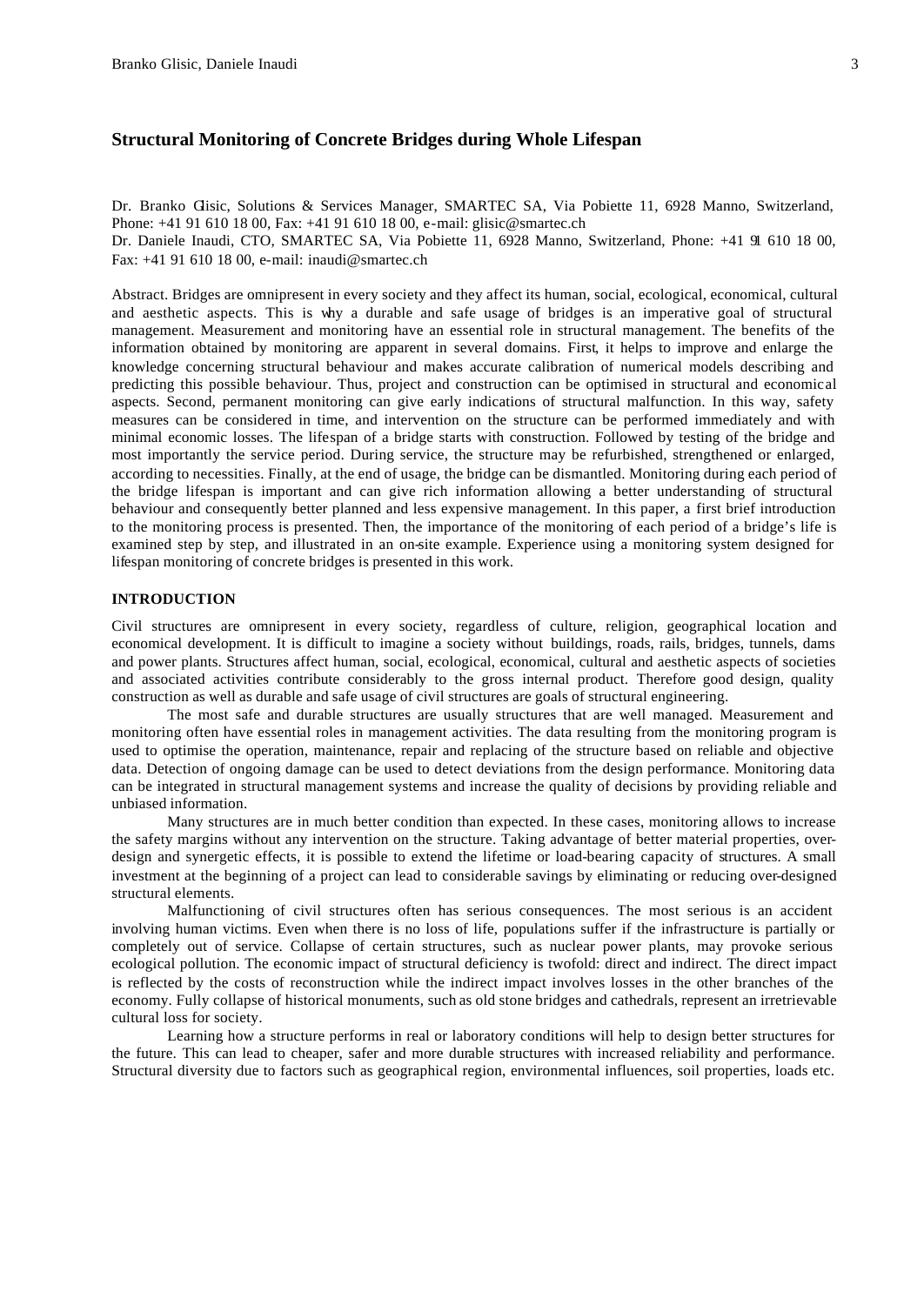makes absolute behavioural knowledge impossible: there are not two identical structures. Structural monitoring represents a good way to enlarge knowledge of structural performance.

In this paper, first an introduction to the monitoring process and concept of structural monitoring of concrete structures is presented. It includes notion of structural monitoring, presentation of principal components of the monitoring systems and monitoring assessment. In the second part of paper, particularities of monitoring during each stage of a concrete bridge life, from the pouring to the use, are presented and illustrated by examples performed on-site using the monitoring system called SOFO.

# **STRUCTURAL MONITORING PROCESS**

The monitoring process consists of the following activities:

- 1. Selection of the monitoring strategy
	- a. Identification of parameters to be monitored
	- b. Monitoring assessment and schedule
	- c. Selection of monitoring system or systems
	- d. Selection of sensor topology and network
- 2. Installation and maintenance of monitoring system
- 3. Collecting and storage of data
- 4. Data postprocessing (visualization, interpretation and analysis)

These activities are briefly presented in this section.

### **Selection of monitoring strategy 1: monitoring parameters, monitoring assessment and schedule**

Monitoring (or auscultation) of structures involves recording of time dependent parameters during certain periods. To start a monitoring project, it is important to define the goal of the monitoring i.e. to identify the parameters to be monitored, monitoring assessment and schedule. Monitored parameters can be physical, mechanical, chemical or other, and are usually present in each point of the structure. These parameters have to be properly selected in a way that they reflect the structural behavior. Each structure has its own particularities and consequently its own selection of parameters for monitoring.

There are different approaches to assess the structure and we can classify them in three basic categories: static monitoring, dynamic monitoring, and system identification and modal analysis, and these categories can be combined. Each category is characterised by advantages and challenges and which one (or ones) will be used depends mainly on the structural behaviour and the goals of the monitoring.

Each category can be performed during short and long periods, permanently (continuously) or periodically. The schedule and pace of monitoring depends on how fast the monitored parameters change in time. For some applications, periodical monitoring gives satisfactory results, but information which is not registered between two inspections is lost forever. Only continuous monitoring during the whole lifespan of the structure can register its history, help to understand its real behaviour and fully exploit the monitoring. The investment in the maintenance of the structure, using periodical inspections as a mean of control, can exceed the cost of a new structure.

#### **Selection of monitoring strategy 2: monitoring systems and structural monitoring**

The totality of means used for monitoring is called monitoring system. The main components of a monitoring system are sensors, carriers of information, reading unit, interfaces and data managing subsystems. The aim of the sensor is to detect the magnitude of the monitored parameter and to transform it to transportable information (e.g. optical of electrical information). The carrier leads the information from the sensor to the reading unit, which decodes the information and retrieves the magnitude of the monitored parameter. The measurement is visualised and presented to the operator by a user interface. Finally, the data managing subsystem is necessary to control and manage the data obtained from monitoring. The components of a monitoring system can be separated or differently combined (e.g. sensor and carrier can make one device). An example of a monitoring system and its components, in case of the system called SOFO, is presented in Figure 1.

Generally, the sensors can be discrete or distributed. Discrete sensors can have short or long gage. Discrete sensors detect the observed parameter only at the location where it is installed, while the distributed sensor detects the observed parameter in several locations of the structure. SOFO, Bragg-grating and Brillouin scattering based sensors are examples of discrete long-gage, discrete short-gage and distributed sensors. Selection of type of sensor depends on level on which the structure is to be monitored.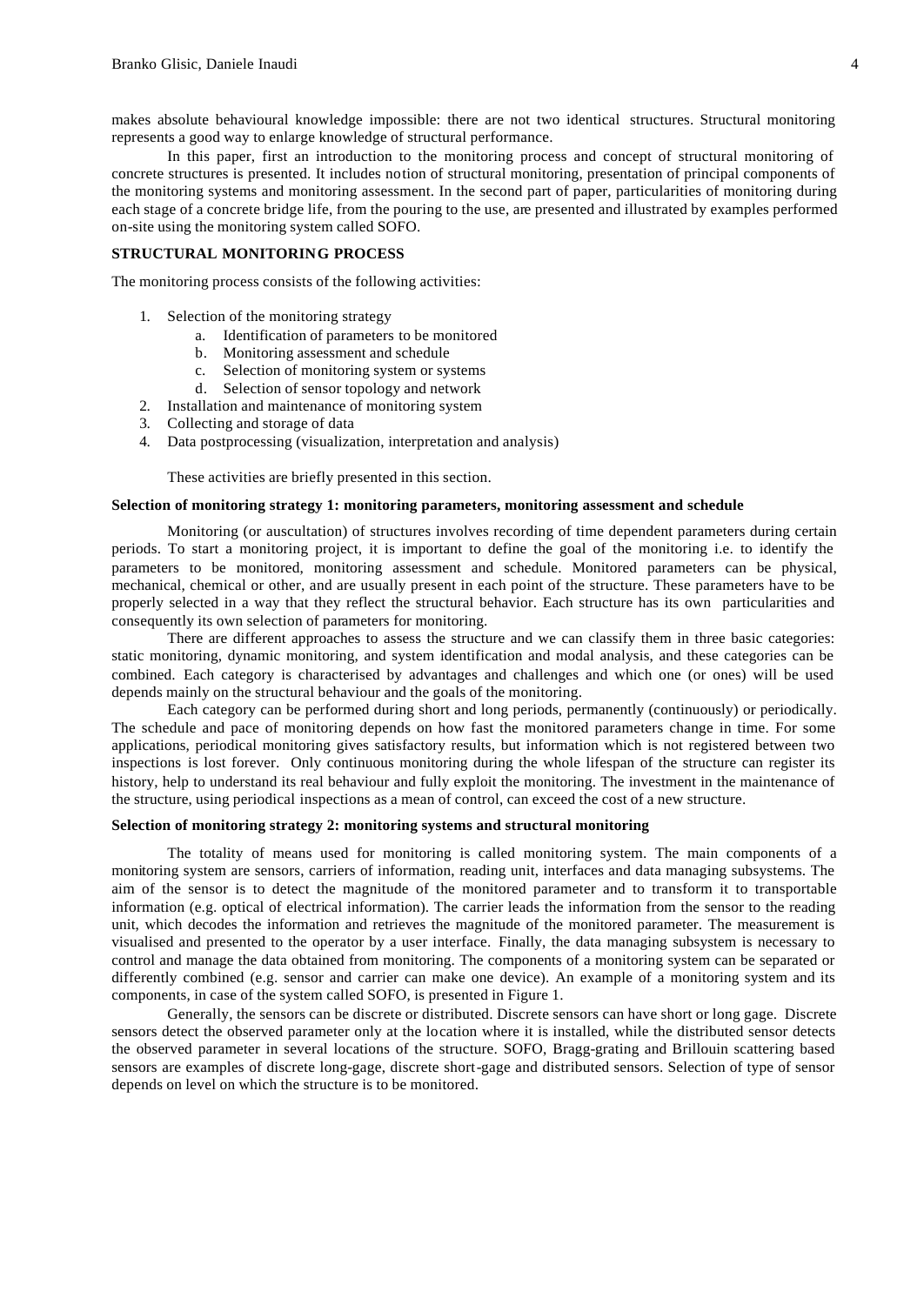Monitored parameters can genrally be observed at material, structural or both material and structural level. Main difference between material and structural monitoring is in used monitoring strategy and monitoring system: material monitoring provides information related to material behaviour, but poor information concerning the structural behaviour; structural monitoring provides information related to structural behaviour. The difference between the material and structural monitoring is highlighted in Figure 2.

In Figure 2, the strain monitoring of a bended concrete beam using four discrete short-gage sensors ( $g_{1t}$ ,  $g_{1b}$ ,  $g_{2t}$  and  $g_{2b}$ ) and two long-gage sensors ( $s_t$  and  $s_b$ ) is presented (1). All sensors placed in the top of the beam ( $g_{1t}$ ,  $g_{2t}$ and  $s_t$ ) measure the same value, while the bottom sensors ( $g_{1b}$ ,  $g_{2b}$  and  $s_b$ ) measure different values, due to the crack openings. Short-gage sensors  $(g_{1b}$  and  $g_{2b}$ ) are highly influenced by crack presence and they provide information related only to their locations in the beam. The long-gage sensor  $(s_b)$  measures an average value of the strain combined with the crack openings, which is related to the structural behaviour. E.g. it is possible to determine structural behaviour of the beam by calculating its curvature as ratio between measurement difference and distance between sensors (2). There is no simple technique that allows determination of structural behaviour using results obtained from short-gage sensors. Hence, for the monitoring strategy presented in Figure 2, long-gage sensors allow monitoring at structural level, while the short-gage sensors allow monitoring on material level. This is why in this paper we will concentrate on long-gage sensors.

# **Selection of monitoring strategy 3: selection of sensor topology and sensor network for structural monitoring**

Long-gage sensors can be combined in different topologies and networks, depending on geometry and type of structure to be monitored, allowing monitoring and determination of important structural parameters such as average strains and curvatures in beams, slabs and shells, average shear strain, deformed shape and displacement, crack occurring and quantification as well as indirect damage detection.

To perform a monitoring at a structural level it is necessary to cover the structure, or a part of it with sensors. For this purpose the structure is firstly divided into cells (see Figure 1). Each cell contains a combination of sensors appropriate to monitor parameters describing the cell's behavior. Knowing the behavior of each cell, it is possible to retrieve the behavior of the entire structure. The combination of sensors installed in a single cell is called sensor topology in this paper. Totality of sensors is called sensor network.

Sensor topology in each cell is appropriated to the parameter which is representative for this cell (e.g. strain, curvature, etc.). Sensor network can contain cells with different topologies. The most used are the simple topopgy, the parallel topology and the crossed topology (3).

Simple topology consists of single sensor installed by preference in a direction of principal strain. It is mainly used for monitoring linear structural elements (beams), which are subject to axial compression or traction combined with longitudinal shear stresses and dead load (see Figure 3), e.g. piles or columns. In these cases no bending occurs and the strain is constant over the cross-section of the beam. Thus, the sensor can be installed regardless to the position in the cross section, and provide information directly related to the structural behavior of the monitored elements. An example of a cell equipped with simple topology subject to normal stresses  $(\sigma_i)$ , longitudinal shear stresses (friction  $\tau_i$ ) and dead load (g<sub>i</sub>), is presented in Figure 3. If several cells containing simple topology are enchained and fully cover the monitored element, then distribution of strain along the element as well as relative displacement in direction of element can be retrieved. The relative displacement is obtained as integral of strain. In addition, if the Young modulus and thermal expansion coefficient of construction material are known, and time dependent strain (shrinkage and creep) can be estimated, then the distribution of normal forces can be qualitatively determined. We note that simple topology can also be used in cases when the strain field in monitored element is complex, and principal strain is not in direction of the sensor. The sensor will provide information (measure) the average strain in the direction of its gage-length, but no direct conclusions concerning the structural behavior of monitoring element can be carried out.

Parallel topology consists of two parallel sensors with equal gage lengths installed at different levels of structural element cross-section. Direction of sensors corresponds by preference to the directions of normal strain lines. Parallel topology is schematically presented in Figure 2. The parallel topology is used for the monitoring of parts of the structure which is subject to bending: the sensors installed at different levels in cross-section will measure different values of average strain allowing monitoring of average curvature in the cell. The average curvature is calculated assuming that the Bernoulli hypothesis (2) is satisfied. If the monitored part of the structure contains representative number of cells equipped with parallel topology (e.g. for beams the minimum number is three) then the average curvature can be monitored in each cell, and consequently the distribution of curvature over entire monitored part of structure can be retrieved. Deformed shape of the monitored part of the structure is obtained by double integration (2) of curvature. If, in addition, two characteristics related to absolute displacement are monitored (e.g. displacements in two points or one displacement and one rotation) and these characteristics are used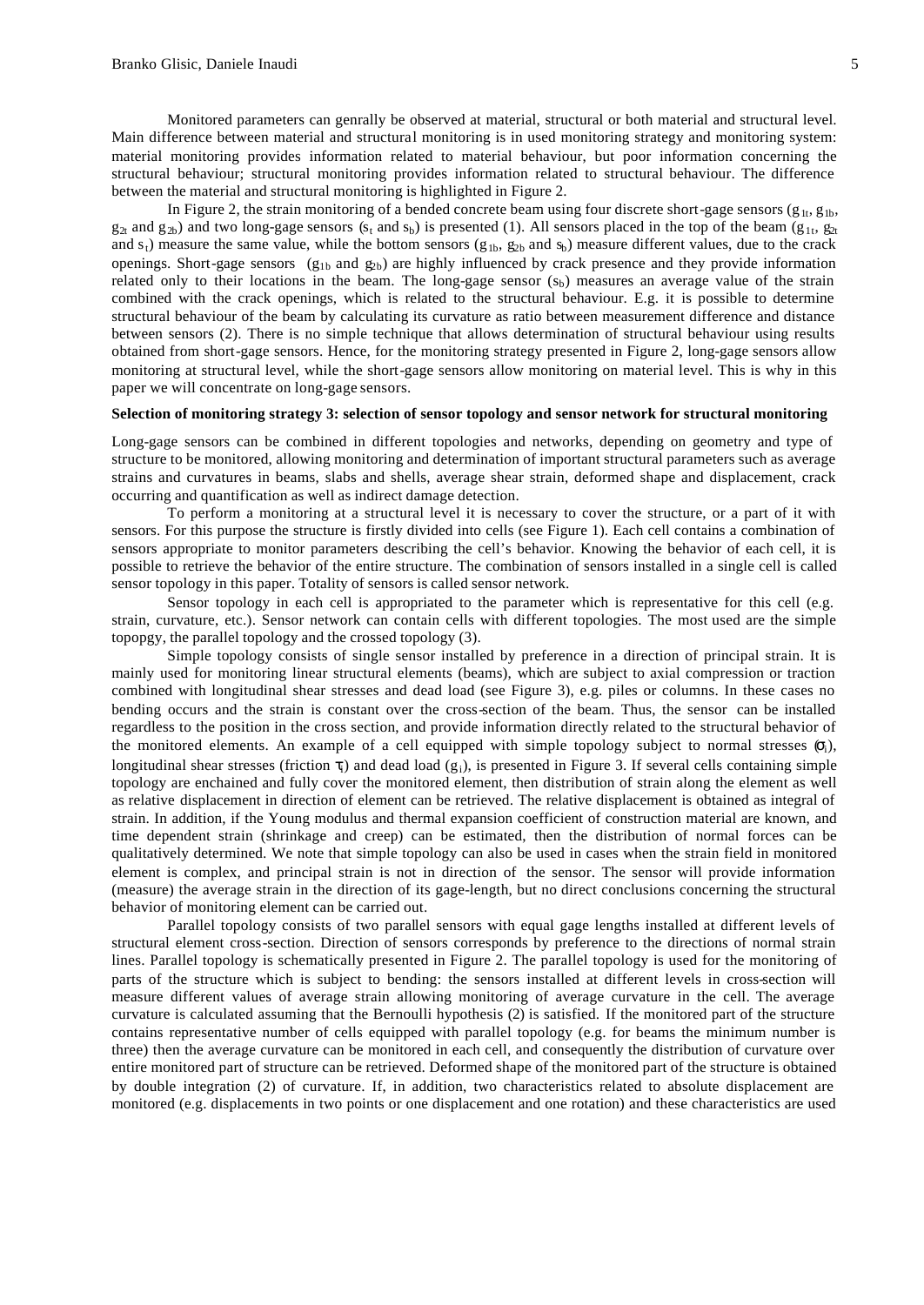as boundary conditions for double integration, then it is possible to determinate absolute displacement perpendicular to direction of sensors. Since the curvature is directly proportional to bending moment, the distribution of curvature helps to qualitatively determinate distribution of bending moments. If Young modulus, moment of inertia and thermal expansion coefficient are known, and time dependent deformations can be estimated, then the distribution of bending moment can be quantified. If the ultimate strain in concrete is known, then from geometrical proportion and position of neutral axis it is possible to determine depth of cracks as well as sum of their openings in each cell.

Crossed topology consists of two crossed sensors installed with a pre-defined angle with respect to direction of normal strain lines. The aim of this topology is to detect and quantify shear strain. The angles of sensors are by preference identical by value, but different by sign. However, it is possible to use sensors with different angles. The algorithm allowing retrieving of shear strain depends on angles of both sensors, their gage-length and strain field in the equipped cell. Since the measurements of the sensors are influenced by normal strain too, it is recommended to set the crossing point at a neutral line. In such a way the influences of normal strain will be annulled. An example of crossed topology for sensor angles of  $+\alpha_s$ ; and  $-\alpha_s$ ; and the crossing point set onto the neutral line is presented in Figure 3.

### **Installation of monitoring system**

The installation of the monitoring system is a delicate phase. Therefore it must be planned in details considering seriously on-site conditions and notably the structural component assembling activities, sequences and schedules. Main principles and issues met during the installation are briefly cited in this subsection.

The components of the monitoring system can be embedded into the fresh concrete or installed on the structure surface using fastenings, clamps or gluing. In both cases the installation of the monitoring system can annihilate the structure (e.g. embedded sensors reduce area of the cross-section, to set the connection boxes or extension cables on surface it is necessary to drill the holes and to install fastenings, etc.). Therefore, it is important to ensure that, from the structural and aestetichal point of view it is possible to install the system, and that the presence of the monitoring system as well as the installation works will not decrease the performance of the structure.

The installation takes time, and if it is to be performed during the construction of the structure, it may delay the works. Components of monitoring system that are to be installed by embedding can only be safely installed during a short period between the rebars completion and pouring of concrete. Hence, the schedule of installation of the monitoring system has to be carfully planed taking into account the schedule of works, time necessary for the system installation, but in the same time it has to be flexible in order to adapt to work schedule changes that are frequent in building sites.

When installed, the monitoring system has to be protected, notably if monitoring is performed during the construction of the structure. The protection has to prevent accidental damage during the construction but also to ensure the longevity of the system. Thus, all external influences, periodical or permanent, such as vandalism, rodents (or other animals), wind, rain, sun etc. has to be taken into account when designing the protection for the monitoring system.

#### **Collecting and storage of data**

The monitoring data can be collected manually or automatically, on-site or remotely, with or withour human intervention, periodically or continuously. These options can be combined in different way, e.g. for example during the test of the bridge it is necessary to perform measurements automatically, on-site, with human intrvention and periodically (after each load step). For long-term in use monitoring the maximal performance is automatic, remote (from the office), continuous collecting of data without human intervention.

Data can be stored in form of reports, tables, diagrams etc. on different types of supports such as electronic files (on hard disc, CD, etc.) or hard versions (printed on paper). The manner of storage of data has to ensure that data will not be lost and that a prompt access to any selected data is possible (e.g. one can be interested to access only data from one group of sensors and during a selected period of monitoring).

The softwares that manage the collecting and storage of data are to be a part of the monitoring system. Otherwise, the data management can be difficult, demanding and expensive.

# **Data postporcessing**

Data postprocessing consists of interpretation, visualization and analysis. Collected data is in fact huge amount of numbers (dates and magnitudes of monitoring parameters), and has to be transformed to usefull information concerning the structural beavior. This transformation depends on monitoring strategy and algorithms that are used to interpret and analyse the data. It can be performed manually, semi-automatically or automatically.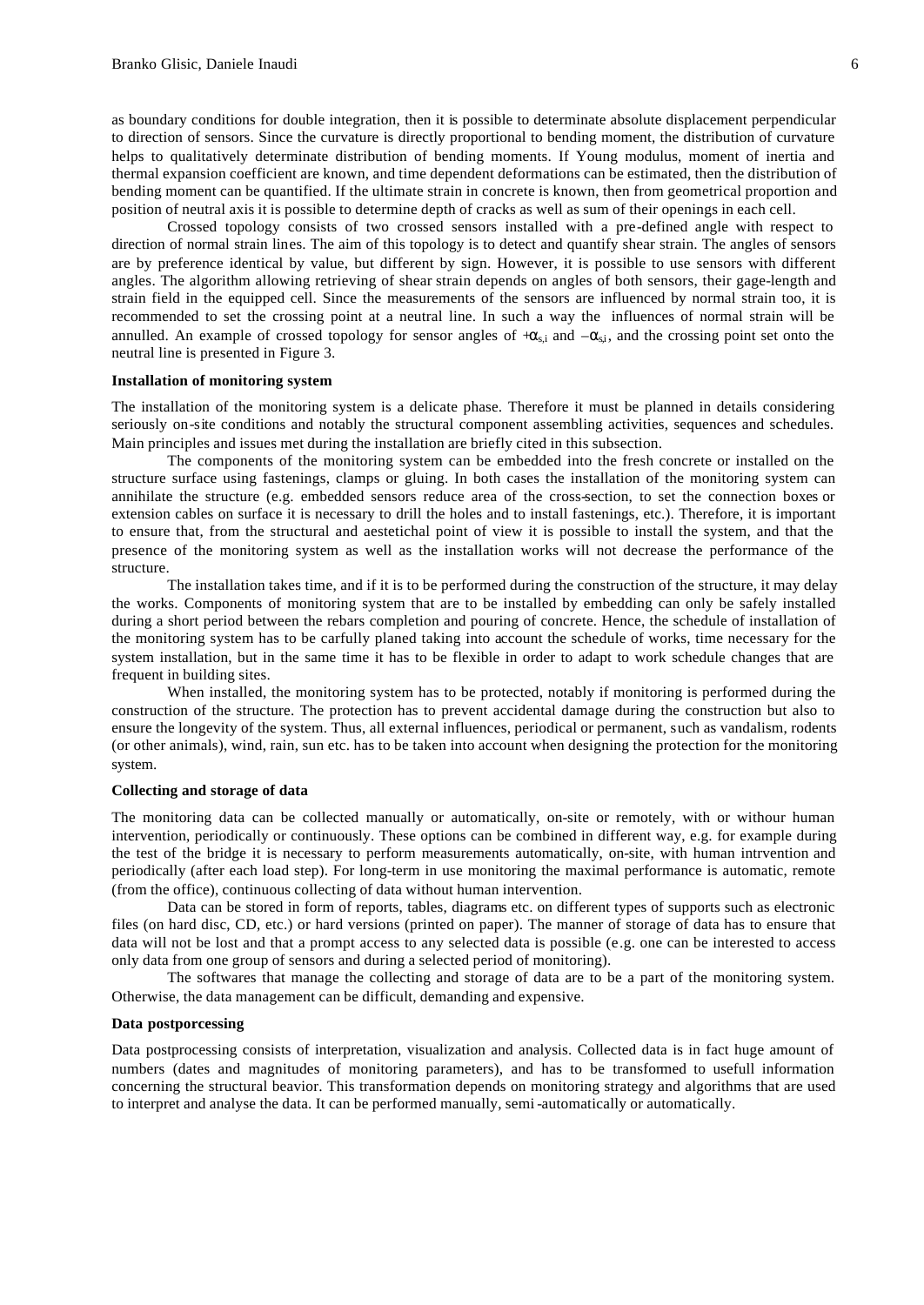Manual data postprocessing understands manual export and analysis of data. It is practical in cases where the amount of data is limited. Semi-automatic postprocessing cosisists of manual export of data and automatic analysis using the softwares. It is applicable in cases where the data analysis is to performed only periodically. Finaly automatic postprocessing is the most convenient, since it can be performed rapidly and indepndent of data amount or frequency of analysis.

The data postprocessing has to be planned along with selection of monitoring strategy and appropriate algorithms and tools compatible with the choosen monitoring system have to be selected.

### **WHOLE LIFESPAN MONITORING OF BRIDGES**

The importance of whole lifespan monitoring is highlighted in this section (4).

#### **Monitoring during construction of a new bridge**

Construction is a very delicate phase in the life of structures. For concrete structures, material properties change through ageing. It is important to know whether or not the required values are achieved and maintained. Defects (e.g. premature cracking) that arise during construction may have serious consequences on structural performance. Monitoring data help engineers to understand the real behaviour of the structure and this leads to better estimates the real performance and allow more appropriate remedial actions.

Important information obtained through the monitoring during construction includes the following: Estimation of hardening time of concrete in order to estimate when shrinkage stresses begin to be generated; Deformation measurements during early age of concrete in order to estimate self-stressing and risk of premature cracking; When structures are constructed in successive phases, measurement can help to improve the composition of concrete when necessary. In case of pre-fabricated structures, sensors may be useful for quality control; Optimisation between two successive phases of pouring due to evaluation of cure in previous phases; For prestressed structure, deformation monitoring of cables helps to adjust prestressing forces and determine the relaxation; Monitoring of foundation settlement helps to understand the origins of built-in stresses; Damage caused by unusual loads such as thunderstorm or earthquakes during construction may influence the ultimate performance of structures; Optimal regulation of structural position during erection; Knowledge improvement and recalibration of models.

The installation of a monitoring system during the construction phases allows monitoring to be carried out during the whole life of the structure. Since most structures have to be inspected several times during service, the best way to decrease the costs of monitoring and inspection is to install the monitoring system from the beginning.

#### **Monitoring after refurbishing, strengthening or enlargement of bridge**

Material degradation and/or damage are often the reasons for refurbishing existing structures. Also, new functional requirements for the bridge (e.g. enlarging) lead to requirements for strengthening. If strengthening elements are made of new concrete, a good interaction of new concrete with the existing structure has to be assured. Early age deformation of new concrete creates built-in stresses and bad cohesion causes delamination of the new concrete, thereby erasing the beneficial effects of the repair or strengthening efforts.

Since new concrete elements observed separately represent new structures, the reasons for monitoring them are the same as for new structures, presented in the previous subsection. The determination of the success of refurbishment or strengthening is an additional justification.

### **Monitoring during testing of bridge**

Bridges have to be tested before service for safety reasons. At this stage, the required performance levels of structures have to be reached. Typical monitored parameters (such as deformation, strain, displacement, rotation of section and cracks opening) are measured. Tests are performed in order to understand the real behaviour of the structure and to compare it with theoretical predictions. Monitoring during this phase can be used to calibrate numerical models describing the behaviour of structures.

#### **Monitoring during service of bridge**

The service phase is the most important period in the life of a structure. During this phase, construction materials are subject to degradation by ageing. Concrete cracks and creeps, steel oxidises and may crack due to fatigue loading. The degradation of materials is caused by mechanical (loads higher then theoretically assumed) and physicochemical factors (corrosion of steel, penetration of salts and chlorides in concrete, freezing of concrete etc.). As a consequence of material degradation, the capacity, durability and safety of structure decrease.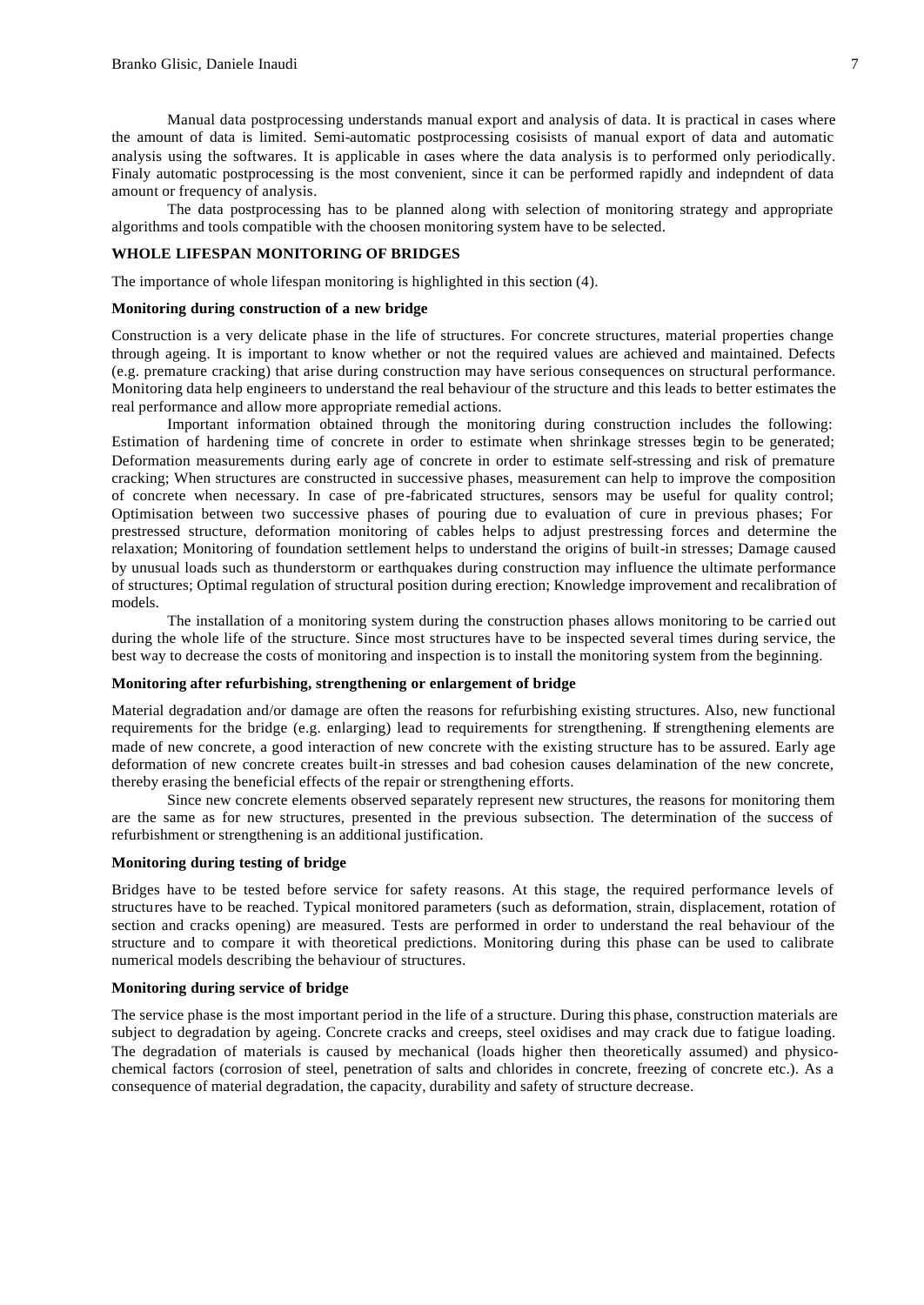Monitoring during service provides information on structural behaviour under predicted loads, and also registers the effects of unpredicted overloading. Data obtained by monitoring are useful for damage detection, evaluation of safety and determination of the residual capacity of structures. Early damage detection is particularly important because it leads to appropriate and timely interventions. If the damage is not detected, it continues to propagate and the structure no longer guarantees required performance levels. Late detection of damage results in either very elevated refurbishment costs (5) or, in some cases, the structure has to be closed and dismantled. In seismic areas the importance of monitoring is most critical.

Subsequent auscultation of a structure that has not been monitored during its construction can serve as a basis for understanding the present and for predicting the future structural behaviour. This is discussed next.

#### **Monitoring during dismantling of bridge**

When the structure does no longer respond to the required performances and the costs of reparation or strengthening are excessively high, the ultimate life-span of the structure is attained and the structure should be dismantled. Monitoring helps to dismantle structures safely and successfully.

## **EXAMPLE OF WHOLE LIFESPAN STRUCTURAL MONITORING**

Example of a whole lifespan monitoring is presented in this section. The example contains the most important results obtained after the enlargement of an existing bridge, named Versoix Bridge, in Switzerland. Since the monitoring is performed on both new and old concrete elements, and the aim is to illustrate in a best way the topic of this paper with a real application, this example is selected and presented even if the monitoring was not performed literally over the whole lifespan.

### **Monitoring system - SOFO**

The monitoring system SOFO (French acronym for Surveillance d'Ouvrages par Fibres Optiques – Structural Monitoring using Optical Fibers) is used in presented example. It is based on low-coherence interferometry in optical fiber sensors (6). It consists of long-gage sensors, a reading unit and data acquisition and analysis software.

Typical sensor gage-length ranges from 250 mm to 10 m. The resolution (minimal detectable change of optical signal translated in measured deformation) reaches 2 μm independently of the gage length and accuracy of measurement is 0.2% of the measured value (linear correlation between the optical signal and the deformation). The dynamic range of the sensors is 0.5% in compression and 1.0% in elongation, and single measurement typically takes 6 to 10 seconds.

The SOFO system was developed in early 1990's and since 1995 it has been commercialized and applied to the monitoring of a wide range of civil structures, such as geotechnical structures, bridges, dams, residential and industrial buildings, just to name a few (7). The system is insensitive to temperature changes, EM fields, humidity and corrosion, and immune from drift for at least 5 years, making it ideal for both short- and long-term monitoring. Being designed for direct embedding in concrete, the sensors allow easy installation; require no calibration and feature high survival rate (better than 95% for concrete embedding). The long gage-length makes them more reliable and accurate than traditional strain sensors, averaging the strain over long bases and not being influenced by local defects in material (e.g. cracks and air pockets). More information on the SOFO system and its applications can be found in the references (7). The components of the system are presented in Figure 1.

#### **Description of Versoix Bridge**

The North and South Versoix bridges are two parallel twin bridges (8). Each one supports two lanes of the Swiss national highway A9 between Geneva and Lausanne. In order to support a third traffic lane and a new emergency lane, the exterior beams were widened and the overhangs extended (see Figure 4).

Because of the added weight and pre-stressing, as well as the differential shrinkage between new and old concrete, the bridge bends (both horizontally and vertically) and twists during the construction phases. In order to increase the knowledge on the bridge behaviour and performance and to optimise the concrete mix, the engineer decided to monitor strain, displacement and temperature over whole lifespan of the bridge.

The sensors were surface mounted onto the existing (old) part of the bridge and embedded into the fresh concrete of the new part of the bridge. Eight sensors per cross-section were installed as shown in Figure 5, and total of 12 sections is equipped as shown in the same figure. The sensors are connected to reading unit by means of intermediate connection boxes and multifibre extension cables. The central measurement point with the reading unit is situated near the abutment.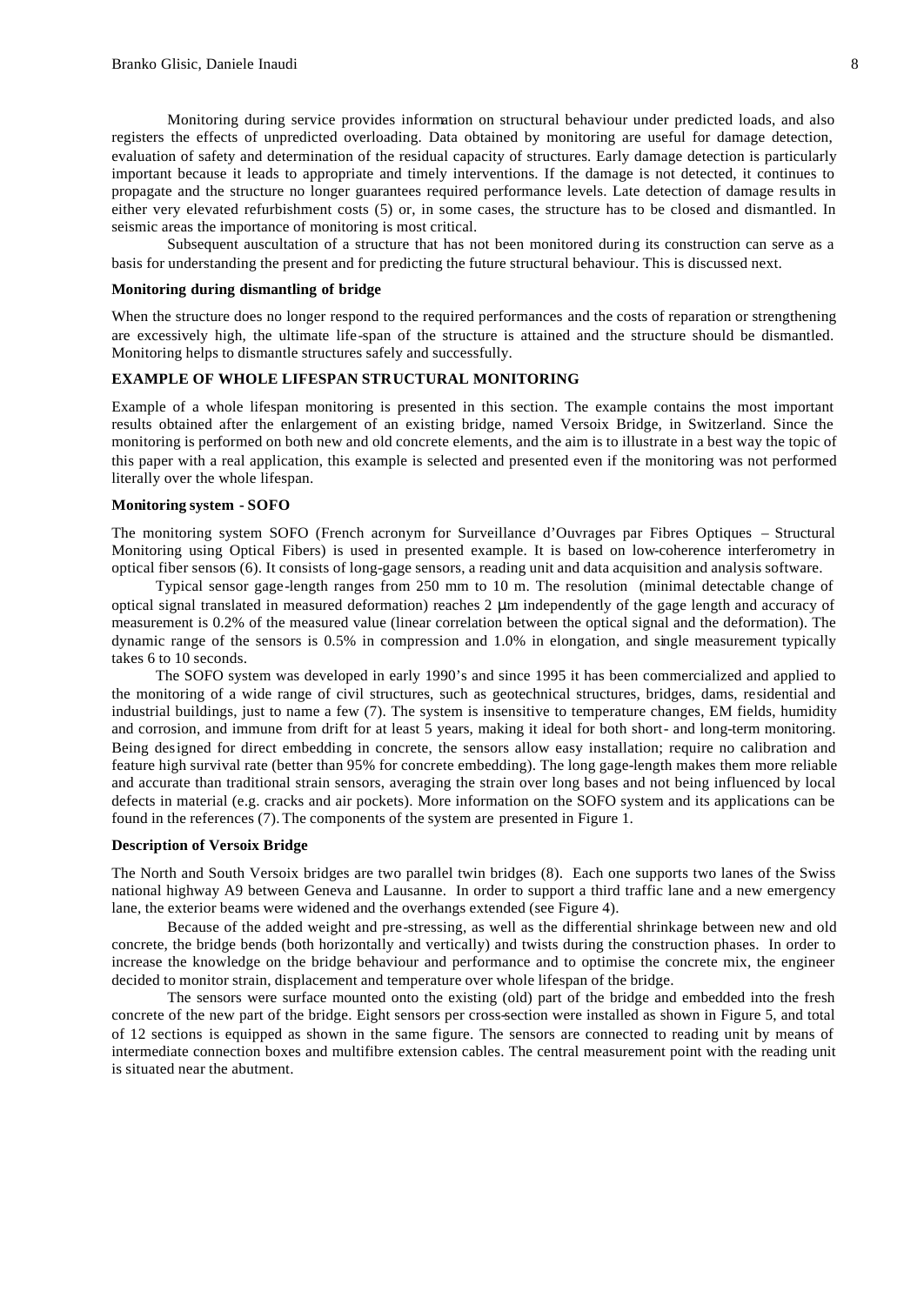#### **Monitoring during and after enlargement**

The main concern during the construction was to ensure good interaction between old and new concrete. In order to control the interaction, two sensors are installed side-by-side in new and old concrete (see Figure 5). Monitoring performed during more than two months after the pouring showed that both sensors measured the same deformation, i.e. the deformation imposed by new concrete (expansion and contraction due to hydration process as well as the shrinkage) was transferred to the existing concrete with no delamination. Therefore, the interaction between the old and new concrete is estimated as a very good (Figure 6). In addition horizontal deflection due to unequal heat on left and right side of the cross-section and different pouring times is detected (see Figure 8).

Monitoring during enlargement works helped to optimize concrete mix design. The pouring was performed in several stages using the same, specially designed workforms. After the first pouring stage, an important shrinkage was observed, which was not in accordance with predicted models. Hence, the concrete mix design was optimized for the next stages.

### **Monitoring during testing of bridge**

During a load test, performed in Mai 1998 after the end of construction works, the vertical displacement of the bridge was also monitored using the same fibre optic sensors. Figure 7 shows an example of the measurement taken during the load test of the bridge. Values obtained with SOFO sensors are calculated using double integration of curvature. Measurements were also performed using dial gages (invar wires installed and measured by IBAP-EPFL under the bridge) and are presented in the same figure. Results of test confirmed the design performances of enlarged bridge.

#### **Monitoring during service of bridge**

Long-term monitoring of the Vesoix Bridge continues. Monthly quasi-static measurements are performed in order to monitor strain and displacement evolution of the bridge. Five years strain evolution of a cross-section is presented in Figure 8. After the cross-section is bended horizontally due to unequal heat and different time of concrete pouring, all sensors measure approximately same deformation confirming that the cross-section is not exposed to unexpected bending due to damage or delamination. Thus the traffic is not reduced and safety margin is maintained.

In Figure 9 diagrams of strain obtained by measurements (sensor A11) are compared with the models (Strain – calc. Shrinkage + temperature) and very good accordance is observed confirming good design and realisation of the bridge. The evolution of shrinkage is not finished but it is stabilised (see Figure 9). The seasonal temperature variation, influenced behaviour of the bridge and can also be seen in Figure 8.

# **CONCLUSIONS**

Structural monitoring is defined as such type of monitoring that allows conclusions concerning global, structural behaviour of the structure and not local, material behaviour. Since the concrete is non-homogeneous material, containing inclusions (aggregate) and discontinuities (cracks) it is recommended long-gage sensors to be used for its structural monitoring. Since the concrete is subject to dramatic dimensional and structural changes during hydration process, it is recommended the sensors be embedded and start monitoring with very early age.

It is demonstrated that long-gage sensors offer large possibilities since they provide measurement that is not influenced by local material defects. Moreover, they are able to monitor defects such as cracks in reinforced concrete. The averaged value obtained by long-gage sensors is fully in accordance with philosophy of reinforced concrete where the cracked concrete is considered as homogenous material at macro-level.

It is not enough to use appropriate equipment for monitoring, but it is also necessary to employ good monitoring strategy. What topology of sensor will be used for monitoring depends on type of the structure and of expected loads. Good monitoring strategy can provide excellent results with relatively limited budget.

The whole lifespan monitoring comprehends continuous or periodical registering of parameters including all phases of the structure life. The benefits of whole lifespan monitoring of bridges are presented in this paper. They reflect through better planned and less costly structural management, increase of safety and improvement of knowledge concerning real structural behaviour. The whole lifespan monitoring calls for sophisticated monitoring systems, which performances satisfy safety, technological, economical and esthetical aspects, being easy to use, fast to install, durable, reliable, stable, independent of human intervention and insensitive to external influences.

 The advantages of whole lifespan structural monitoring during different periods of the structure life are presented and illustrated by results obtained using the SOFO system. Real on-site example carried out using SOFO monitoring system installed onto the Versoix Bridge in Switzerland. The following benefits are gathered from this particular project: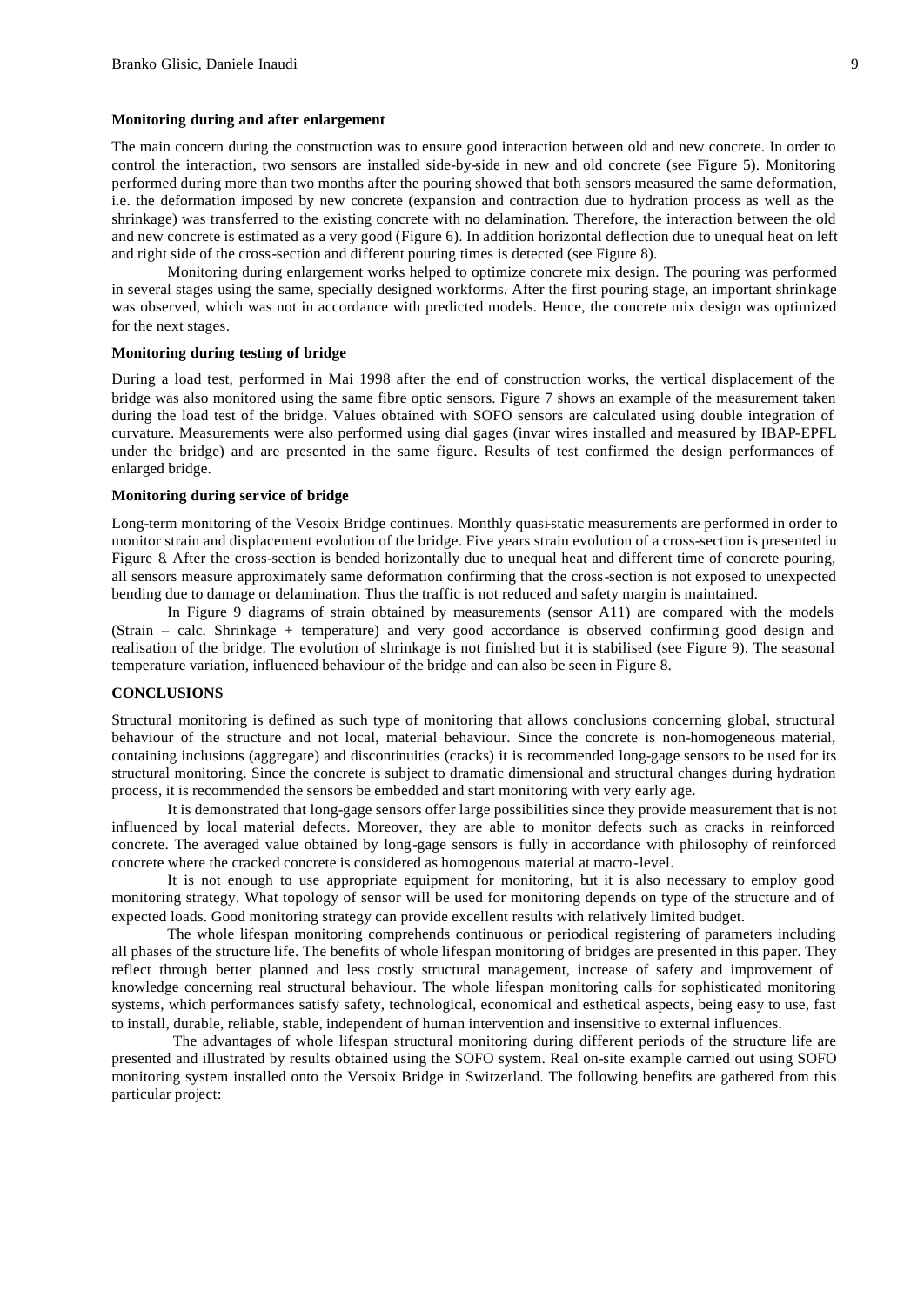- Evaluation of interaction between the new and existing concrete;
- Optimization of concrete mix design;
- Evaluation of load bearing performance and comparisons with predicted design;
- Evaluation of long-term deformation and its influence to degradation of bridge performance (no degradation over 5 years).
- Safety margin maintained as a consequence of monitoring.
- No need to stop the traffic in order to evaluate current performance.

The presented benefits fully justify the whole lifespan monitoring concept.

# **ACKNOWLEDGEMENTS**

The authors are indebted to Dr. Samuel Vurpillot, Dr. Pascal Kronenberg and personnel of IMAC-EPFL for collaboration, technical support and interest in new technologies.

# **REFERENCES**

- 1. Glisic B., Inaudi D., Long-gage fiber optic sensors for global structural monitoring, First International Workshop on Structural Health Monitoring of Innovative Civil Engineering Structures, ISIS Canada, September 19-20, 2002, Winnipeg, Manitoba, Canada
- 2. Vurpillot S., Analyse automatisée des systèmes de mesure de déformation pour l'auscultation des structures, Ph.D. Thesis N° 1982, EPFL, Lausanne, Switzerland (1999)
- 3. Inaudi D., Glisic B., Long-gage sensor topologies for structural monitoring,The first fib Congress on Concrete Structures in the 21st Century, October 13-19, 2002, Osaka, Japan
- 4. Glisic B., Inaudi D., Vurpillot S., Whole lifespan monitoring of concrete bridges, IABMAS'02, First International Conference on Bridge Maintenance, Safety and Management, July 14-16, 2002, Barcelona, Spain
- 5. Frangopol D. M., Estes A. C., Augusti G., Ciampoli M., Optimal bridge management based on lifetime reliability and life-cycle cost, Short course on the Safety of Existing Bridges, ICOM&MCS, pp 112-120, EPFL, Lausanne, Switzerland (1998)
- 6. Inaudi D., Fiber Optic Sensor Network for the Monitoring of Civil Structures, Ph.D. Thesis N°1612, EPFL, Lausanne, Switzerland, 1997.
- 7. www.smartec.ch
- 8. Inaudi D., Vurpillot S., Glisic B., Kronenberg P., LLoret S., Long-term Monitoring of a Concrete Bridge with 100+ Fiber Optic Long-gage Sensors, SPIE's International Symposium on Nondestructive Evaluation Techniques for Aging Infrastructure & Manufacturing, Vol. 3587, Pages 50-59, March 3-5, 1999, Newport Beach, USA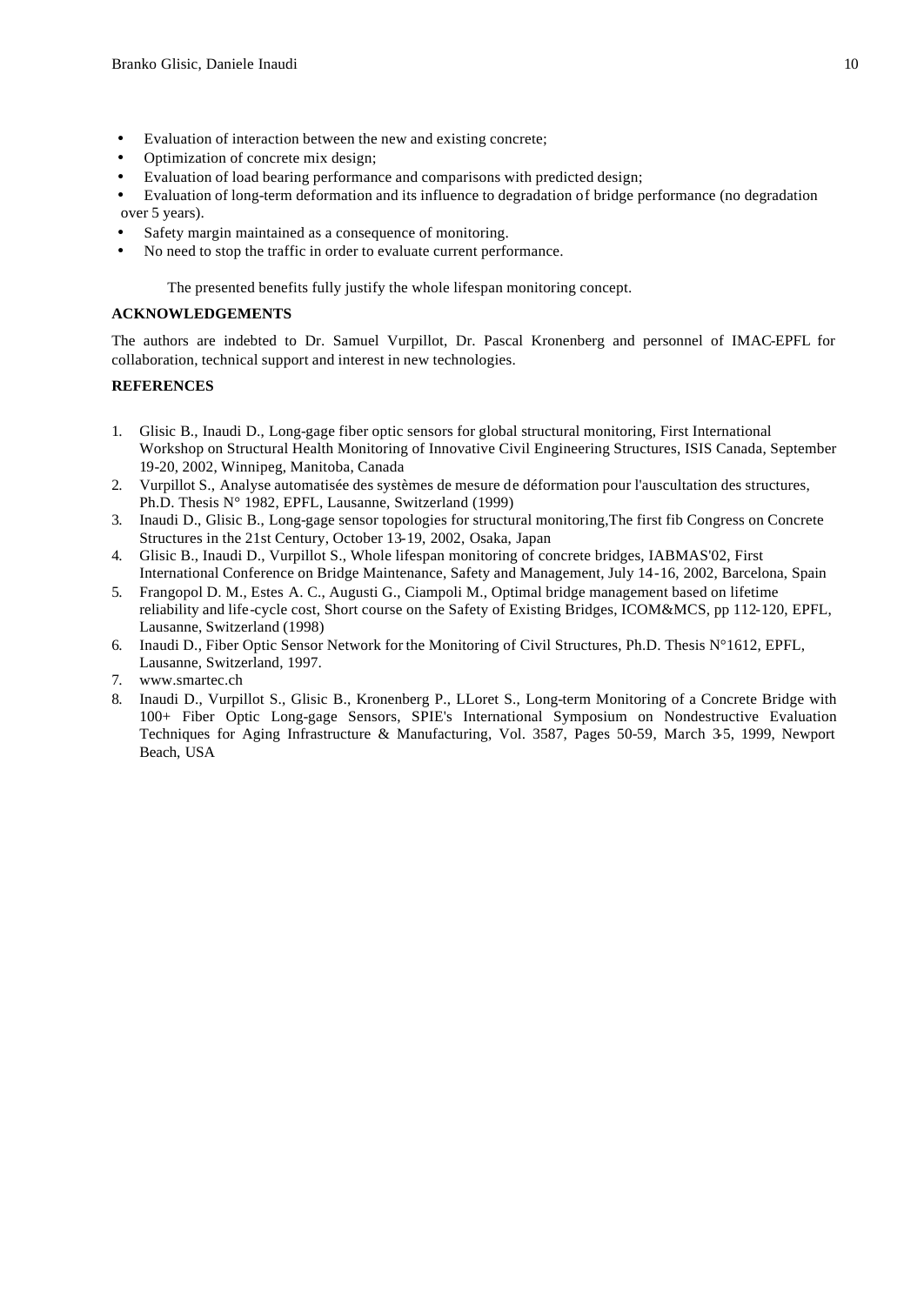# **FIGURE CAPTIONS**

Figure 1: Typical application and components of the SOFO monitoring system, with network consisting of cells equipped with parallel topology

Figure 2: Parallel topology used for structural monitoring and difference between long-gage structural monitoring and short-gage local material monitoring

- Figure 3: Simple and crossed topology
- Figure 4: View to Versoix Bridge before enlargement
- Figure 5: Position of sensors in cross-section , and sensor network along the bridge
- Figure 6: Old-new concrete interaction monitoring
- Figure 7: Monitoring during the load test
- Figure 8: Versoix bridge five-years strain evolution
- Figure 9: Uncoupling of shrinkage and temperature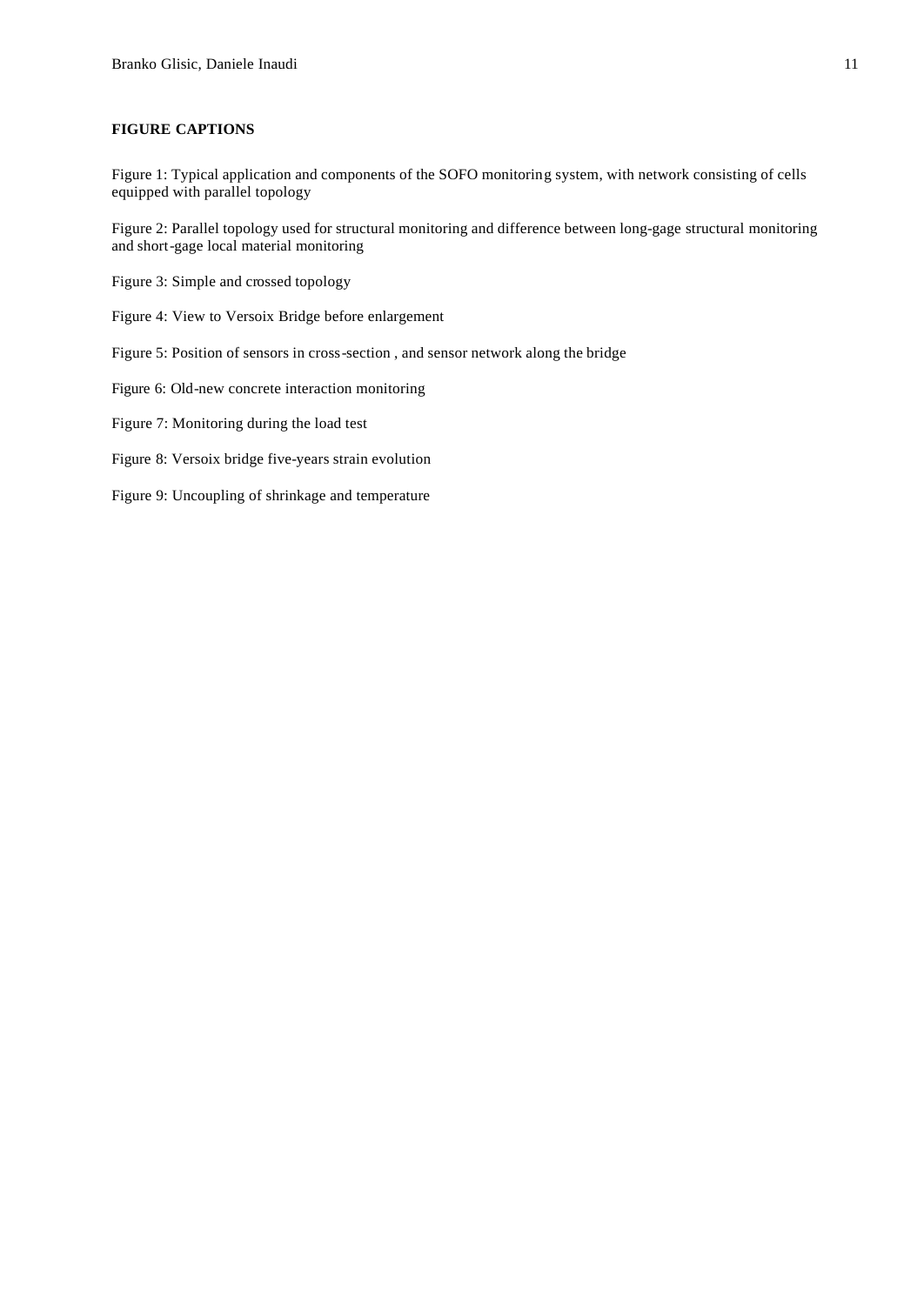# **LIST OF FIGURES**

Figure 1: Typical application and components of the SOFO monitoring system, with network consisting of cells equipped with parallel topology

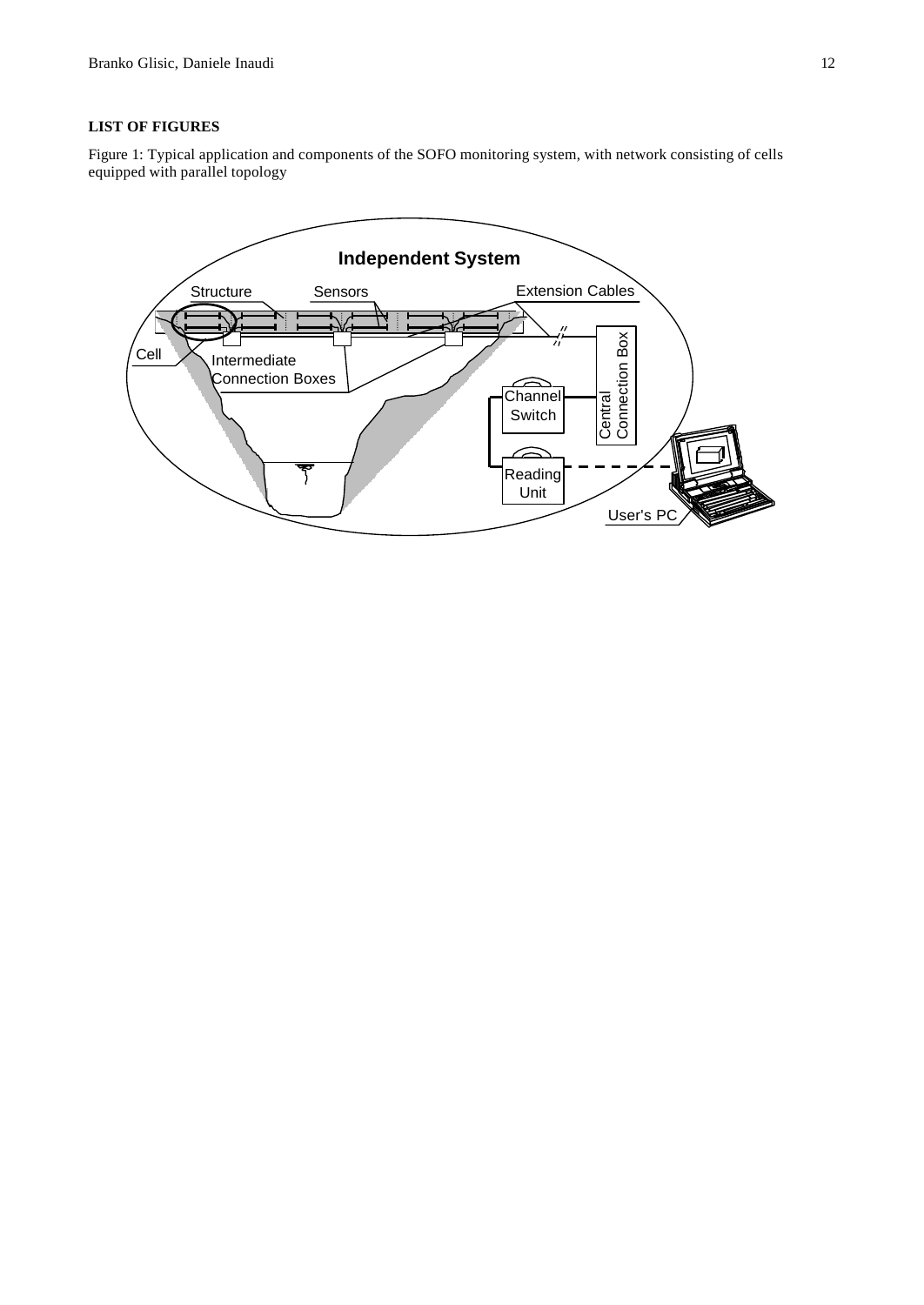Figure 2: Parallel topology used for structural monitoring and difference between long-gage structural monitoring and short-gage local material monitoring

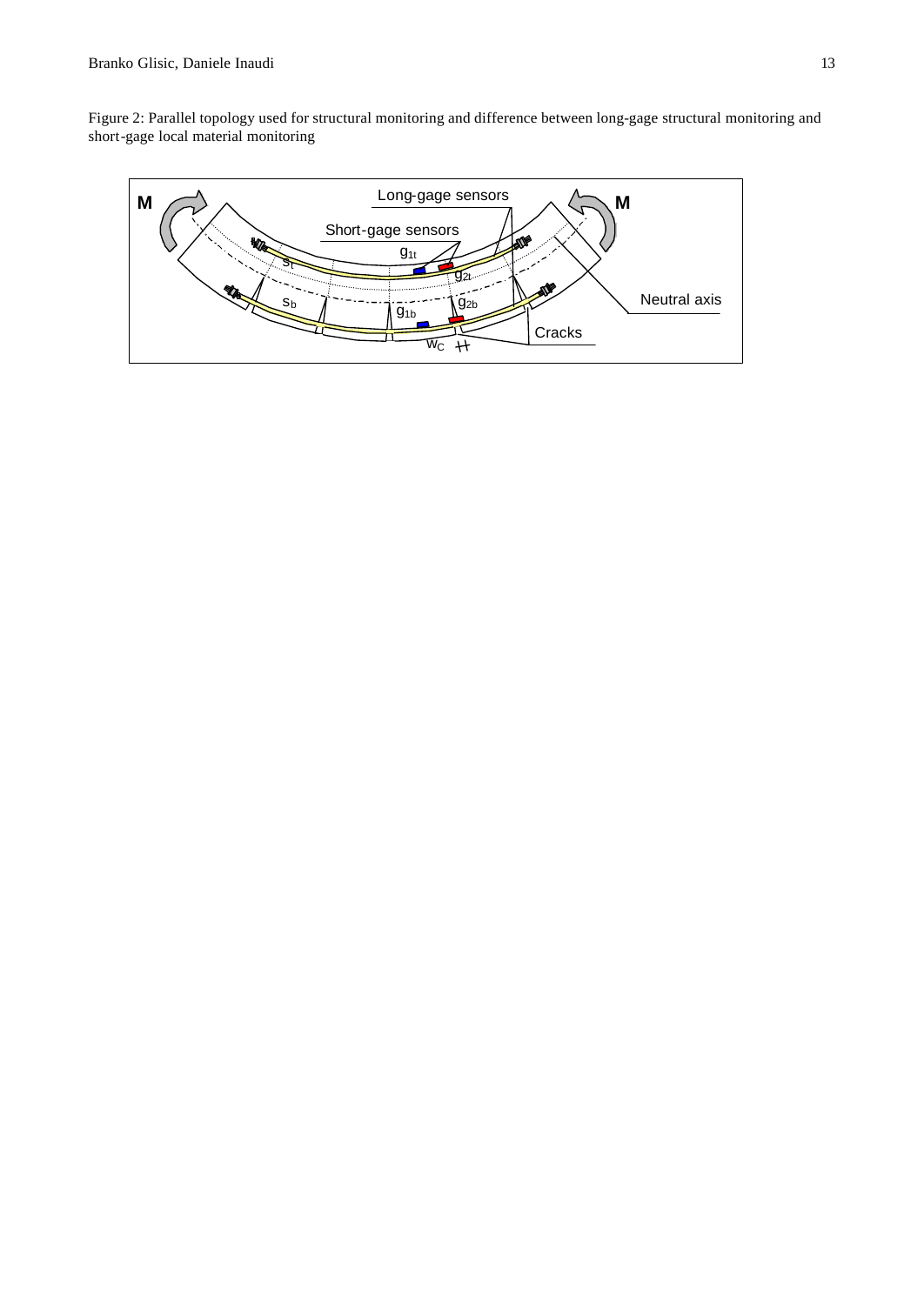Figure 3: Simple and crossed topology

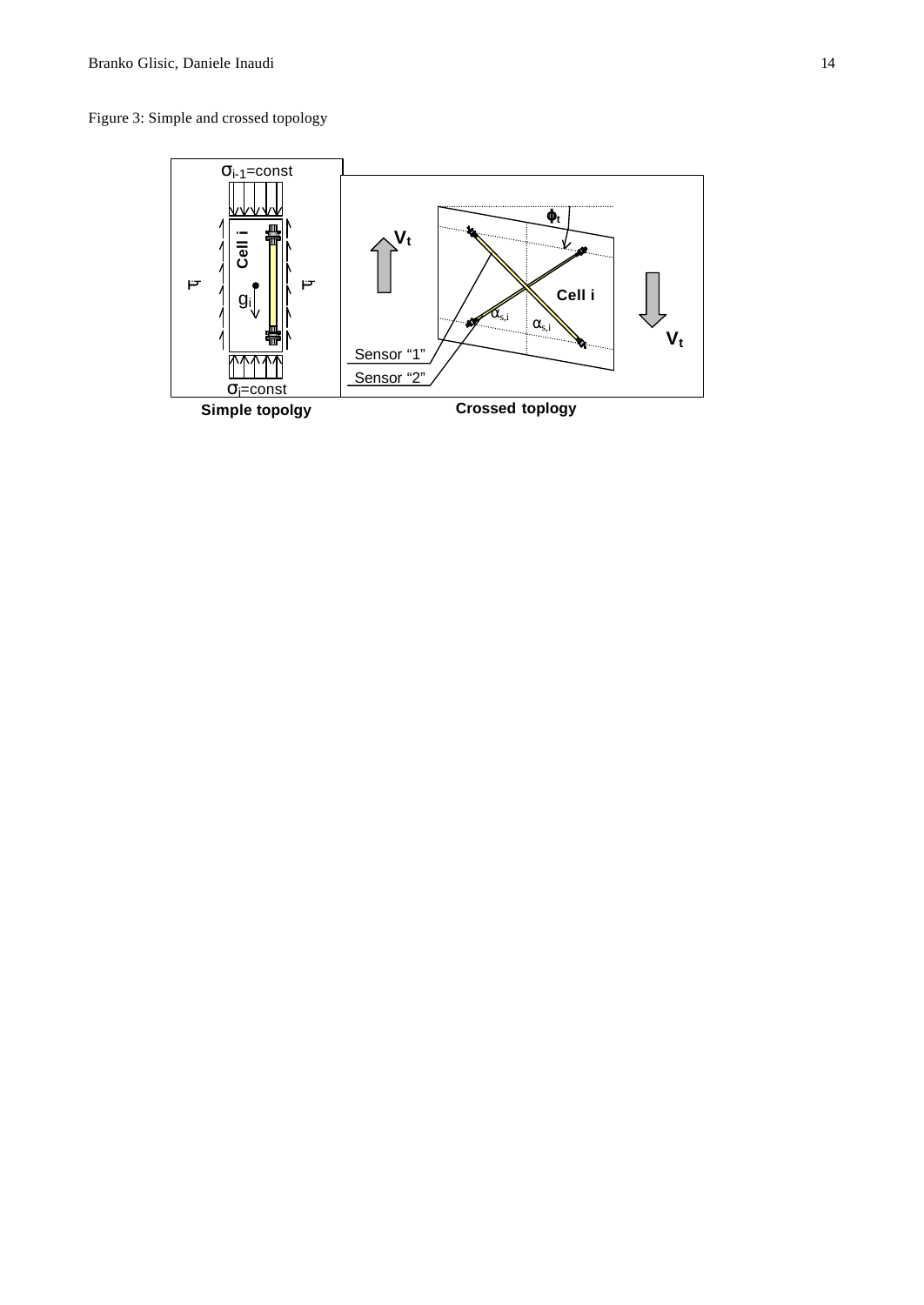Figure 4: View to Versoix Bridge before enlargement

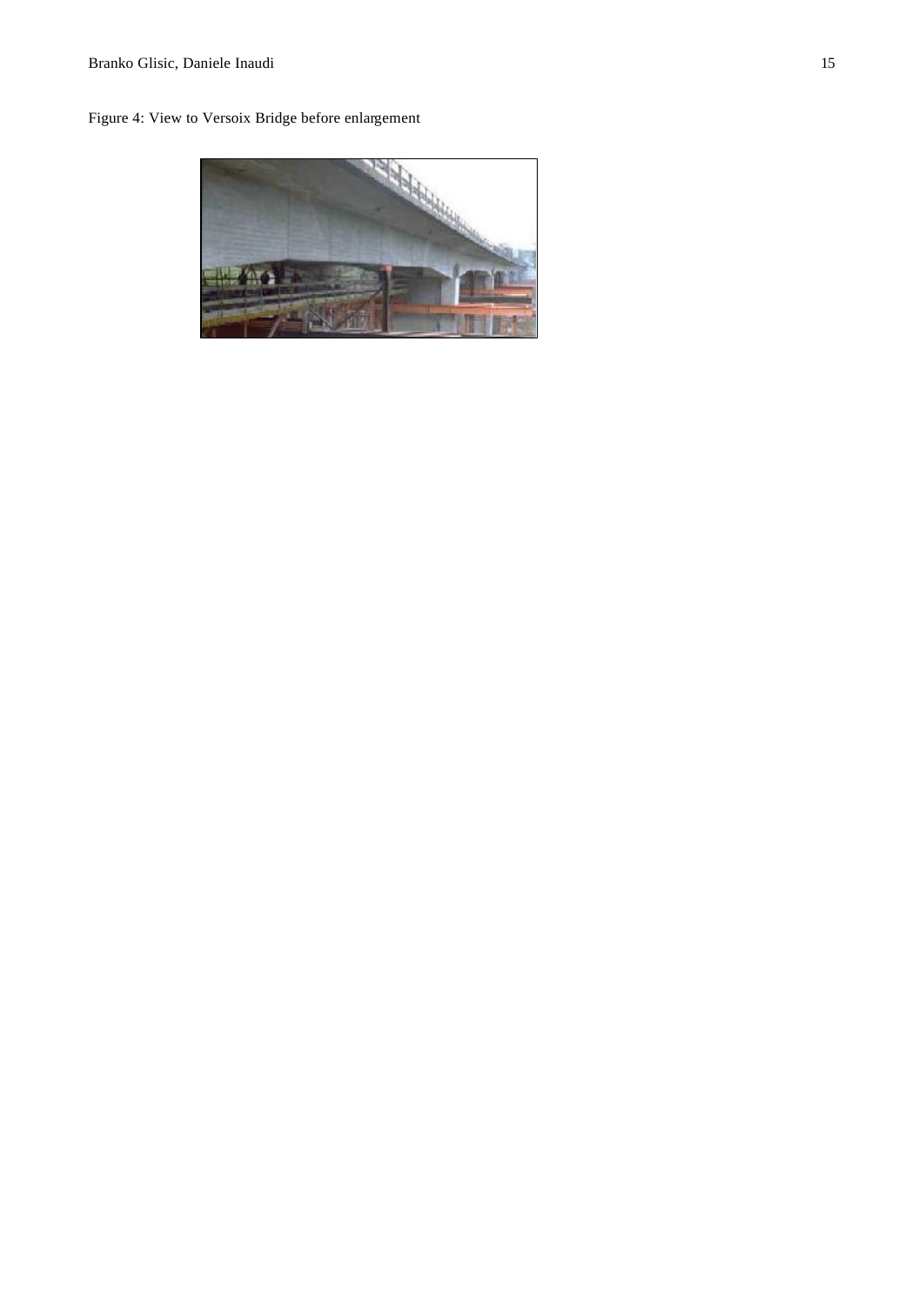Figure 5: Position of sensors in cross-section , and sensor network along the bridge

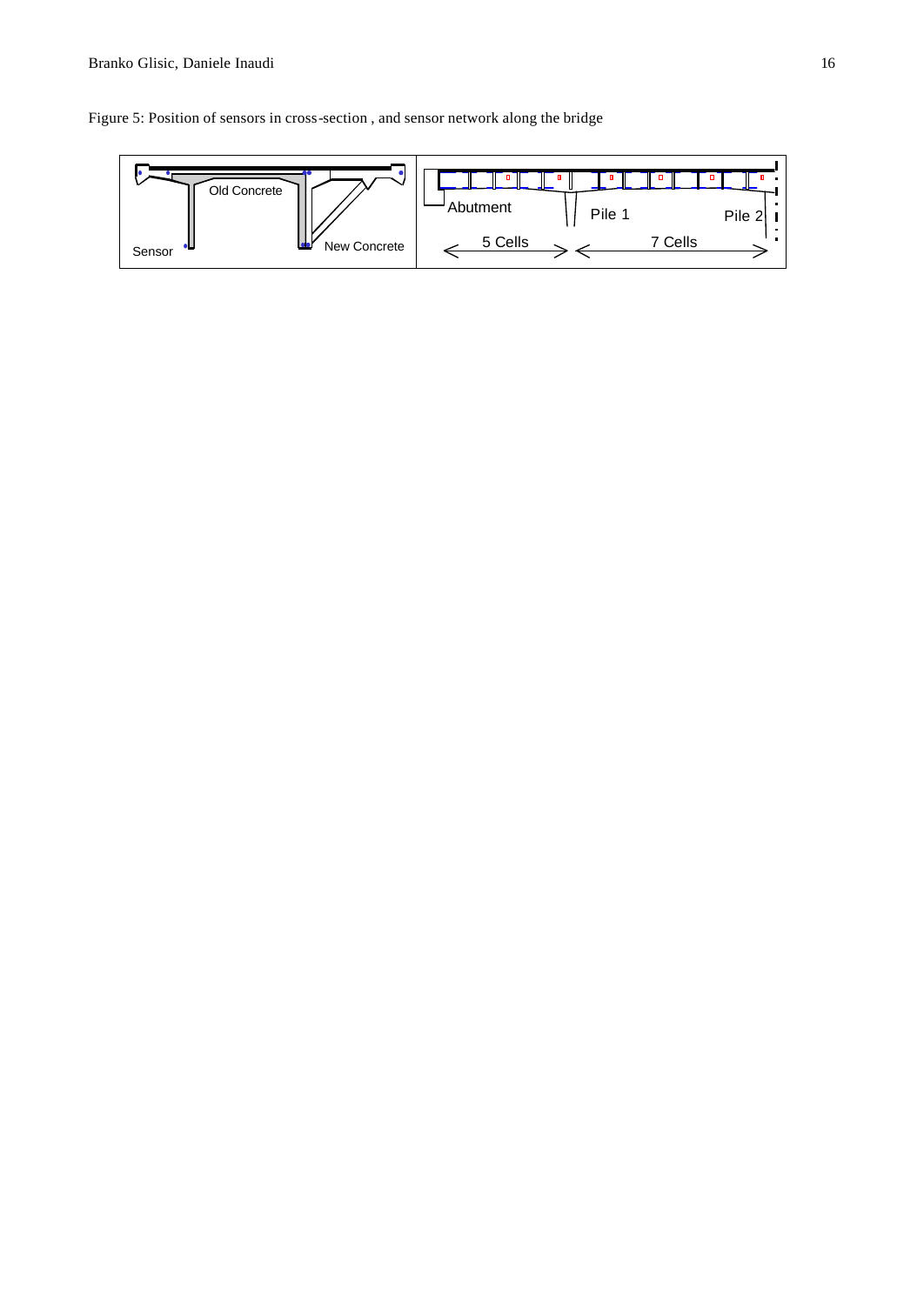Figure 6: Old -new concrete interaction monitoring

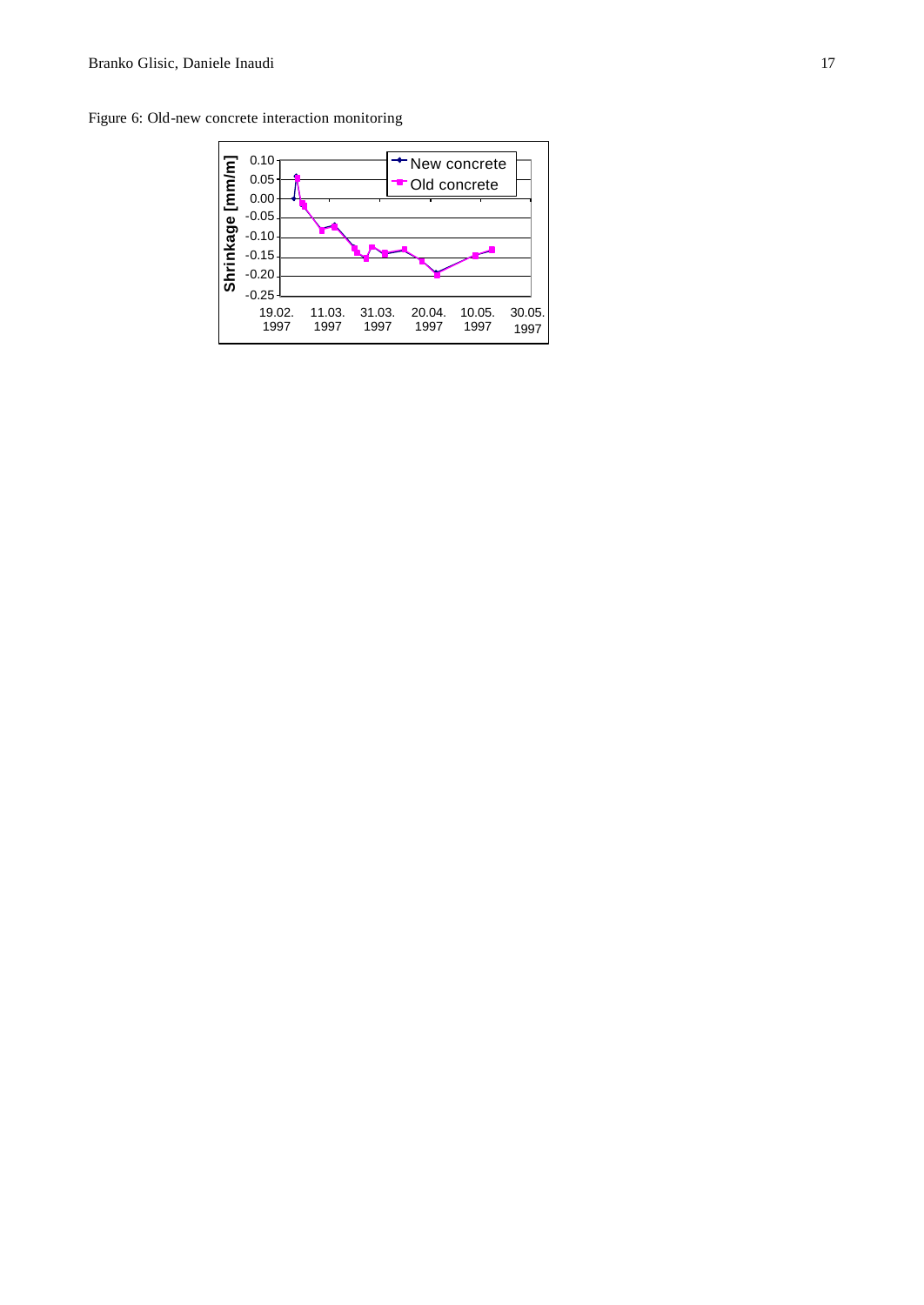Figure 7: Monitoring during the load test

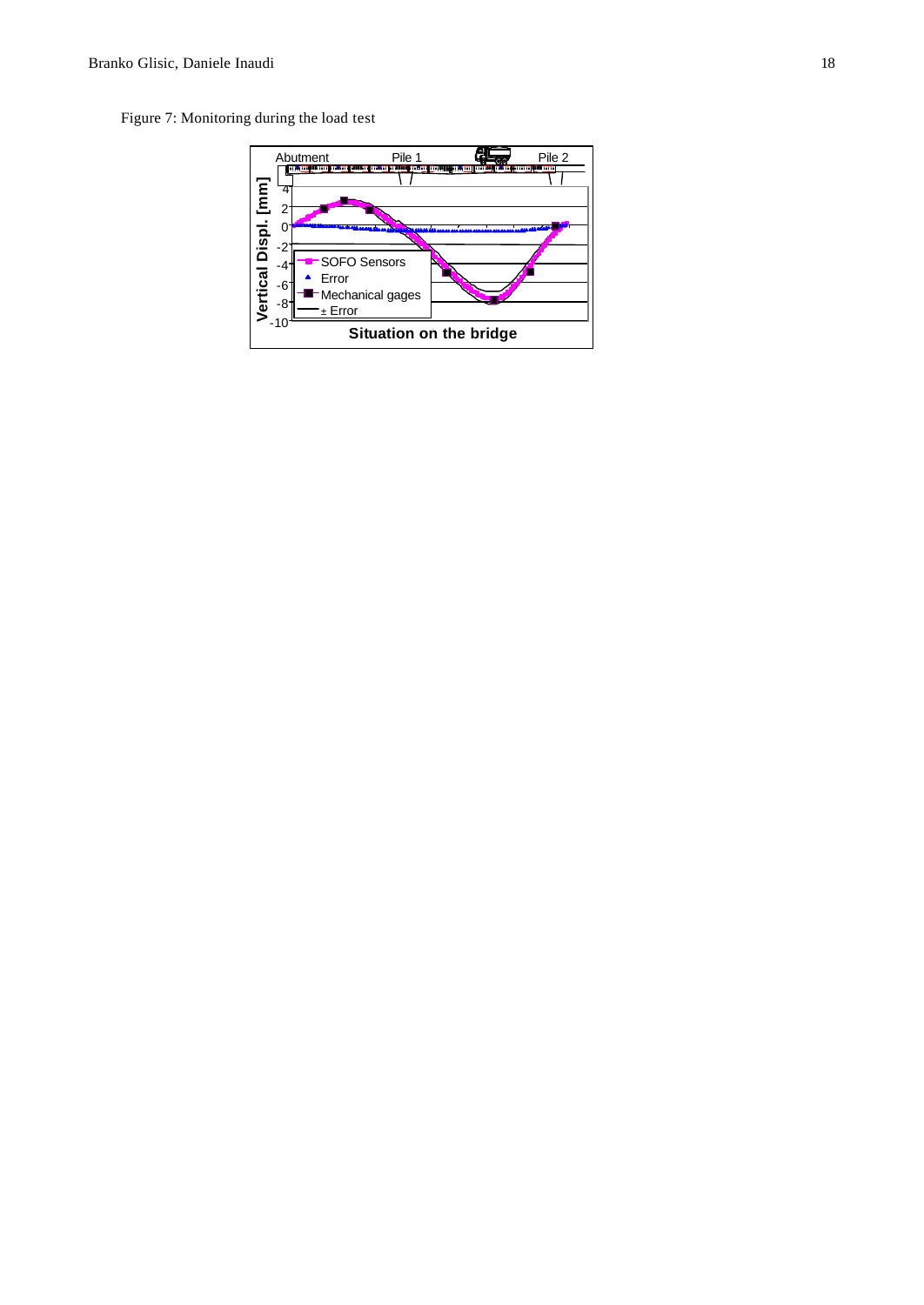Figure 8: Versoix bridge five-years strain evolution